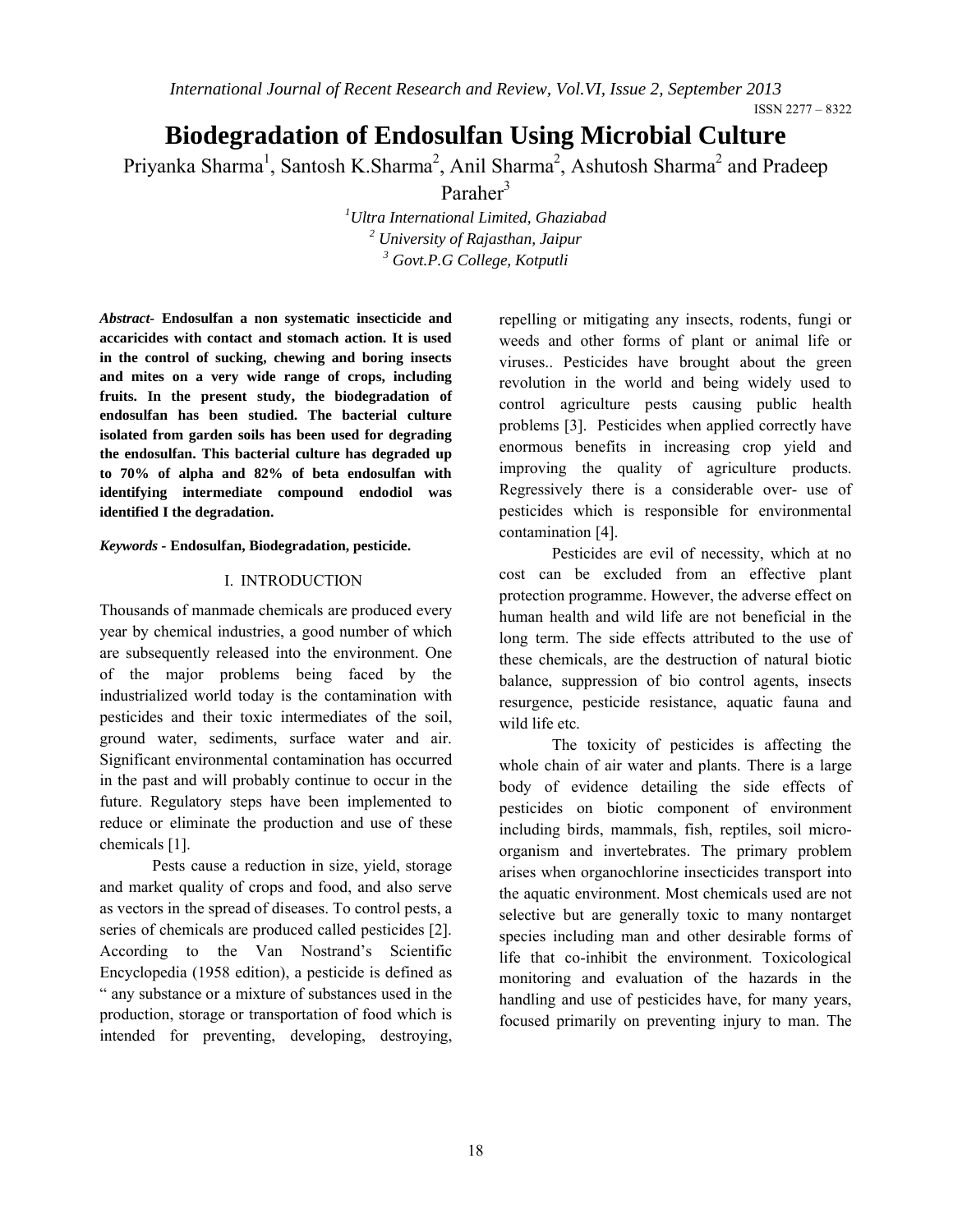behaviour and characteristics of pesticide present in the environment are responsible for ecological risk.

A proper solution to pesticide contamination is required. Many physio-chemical treatments like flocculation, photooxidation, reduction etc. are given to damage pestisides but these treatments are not very compatible. In many cases materials are themselves added to the system which damage pesticides. The biotechnological approach i.e. biodegradation, aims at converting organic pollutants into innocuous end products compatible with the ecosystem is currently in practice [5].

Degradation is the reduction in complexity of chemical by physic-chemical and/or biological processes when the degradation is mediated by biological agents, especially microorganisms it is termed as biodegradation. Biodegradation may be considered as the conversion of a complex organic material by biological agencies into one or more simpler substances. Alexander defines biodegradation as "the biologically catalyzed reduction in complexity of chemical". Diverse ranges of pesticides have been degraded using a variety of selectively cultured microorganisms [6].

Endosulfon is synthetic chlorinated cyclodiene that is an environmental endocrine disruptor. It was introduced into the earth's environment in 1956. It possesses a relatively broad spectrum of activity [7]. Technical grade endosulfan is a mixure oof two sterioisomeres Alpha and betaendosulfan in a ratio of 7:1 [8]. It also acts as a poison to a wide variety of insects and mites ion contact. During the study, the efforts have been made to develop a microbial system for biodegradation of endosulfan and evaluation of genotoxicity potential of endosulfan.

#### II. MATERIAL AND METHODS

#### *Selection of micro-organism for degradation of endosulfan*

About 10 gms of garden soil collected from NEERI, Rose Garden , was added in 100 ml of basal salt medium with 10 ppm endosulfan and kept in orbital shaker for overnight, then centrifuged at 6000g for 10 minutes. The supernatant was collected and was further inoculated in basal salt media with 20mg/l endosulfan. The microorganisms capable of growing in basal salt medium containing endosulfan were further grown in enrichment media containing 25mg/l of endosulfan stock. This was then used for further endosulfan degradation studies.

#### *Culture set up of biodegradation studies*

Experiment were performed in flasks containing different concentrations as 50 mg/l and 100 mg/l for endosulfan. These concentrations of endosulfan were inoculated with 0.10 O.D. of mixed culture and incubated at  $37^{\circ}$  C and kept in the shaker at 150 rpm. The cultures were withdrawn at different time intervals and analysed for using UV spectrophotometer at  $\lambda$  max 600 nm. The biodegradation of endosulfan was monitored by GC and GC/MS analysis and the metabolites formed in the process of biodegradation were identified.

#### III. RESULTS & DISCUSSION

The bacterial densities in the liquid medium were monitored spectrophotometrically at every 24 hrs. There was considerable increase in OD at 600 nm upto  $7<sup>th</sup>$  day suggesting the growth of microorganisms due to glucose as carbon source. However, from  $8<sup>th</sup>$ day onwards, there was a decrease in ODs as only those microorganism will remain alive which are capable to of utilize in endosulfan as the sole source of carbon. Optical densities of culture measured at  $\lambda$ max 600 nm ranged between 0.030 to 0.0856 for 50 ppm and 0.032 to 1.821 for 100 ppm which are shown in Table-I.

As endosulfan and its chlorine containing metabolites are strongly electronegative. Therefore GC with electron-capture detector was used for monitoring the degradation. On analyzing the samples on GC initially on the day two peaks were seen. The larger peak was seen at the retention time of 1.58 minute with the smaller peak at 2.08 minutes. The peak at 1.58 minute was found to be that alpha-endosulphan and the smaller peak at 2.08 minute that of beta-endosulfan on comparing with respective standards. On injecting the  $7<sup>th</sup>$  day samples, there was a drastic reduction in the peak heights of both the peaks as shown in Fig. 1.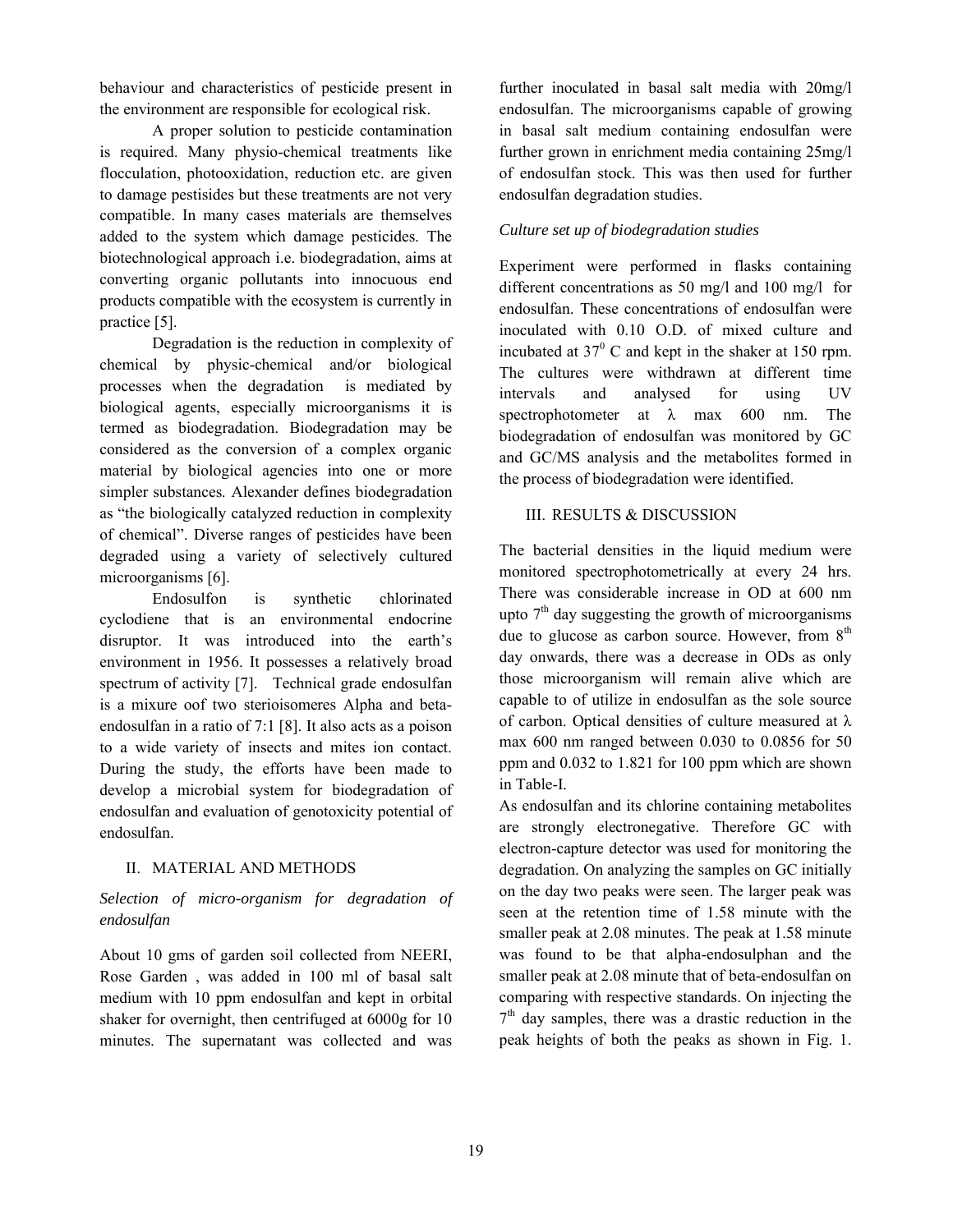Whether reduction was because of degradation or adsorption was further studied as it has been reported that endosulfan is strongly adsorbed by microorganisms, with the majority of the insecticide being associated with the cell membrane [9].

Awasthi *et.al.* [10] studied the biodegradation of endosulfan by an isolated bacterial co-culture. Substantial i.e. about 50% degradation of both the isomers was seen in 7 days and almost all the pesticide was degraded by  $15<sup>th</sup>$  day. Degradation of beta-endosulfan appears to be slower than alphaendosulfan. Increase in chloride ions was also observed. 50% degradation of alfa-endoslfan, betaendosulfan and endodiaol individually was observed in 7 days. The degradation of soil bound endosulfan was slower by nearly fourfold than in culture medium. Endosulfan degradation was observed upto 3 weeks. Awasthi et al. also did further studies on biodegradation of the soil applied endosulfan in the presence of biosurfactant [11].

#### IV REFERENCES

- [1] Cookson, John, T. Bioremediation engineering : Design and application. Mcgraw Hill, Inc. 1995, pp-3.
- [2] Koren, H., Bissei, M. Handbook of environmental health, Lewis Publishers, 2002, Vol. - 1, pp. 347.
- [3] Choudhari N., Joshi, S.C. Bull. Environ, Contam. Toxicol : 2003, Vol. 70, pp. 285-289.
- [4] Richardson, M. Environmental Xenobiotics, Taylor and Francis Publishers, 1996, pp.47.
- [5] Chakravorti, T., Subrahmanyan, PVR and Sudarshan, BB. Biodegradation of recalcitrant industrial waste cited in biotreatment system : CRC, Press Inc, Boca Raton, Florida.1998, Vol.II (Edwise, DL).
- [6] Alexender, M. Biodegradation and bioremediation, Academic Press, San Diago, 1994.
- [7] Luv, V., Morimoto, K., Takeshita, T., Takeuchi, T., And Saito, T. Environ. Health. Perspect (2000)108:559-561.
- [8] Siddique, TO, Benedic, C., Haroad, M. and Franpenberger, WT. J.Environ. Oua, 2003, 32: 54- 57.
- [9] Sutherland,TD, Horne, I., Laccy, MJ, Harcourt, RL, Russell, RJ and Dakeshott, JG. 2000, 66(7): 2822-2828.
- [10] Awasthi ,N.,Manickram, N., Kumar A., Bull.Environ.Contam.Toxicol.1997,59:928-934.
- [11] Awasthi, N, Kumar A, Makkar, R., and Cameotra, SS. J.Environ.Sci.Health,1999,B34: 793-803.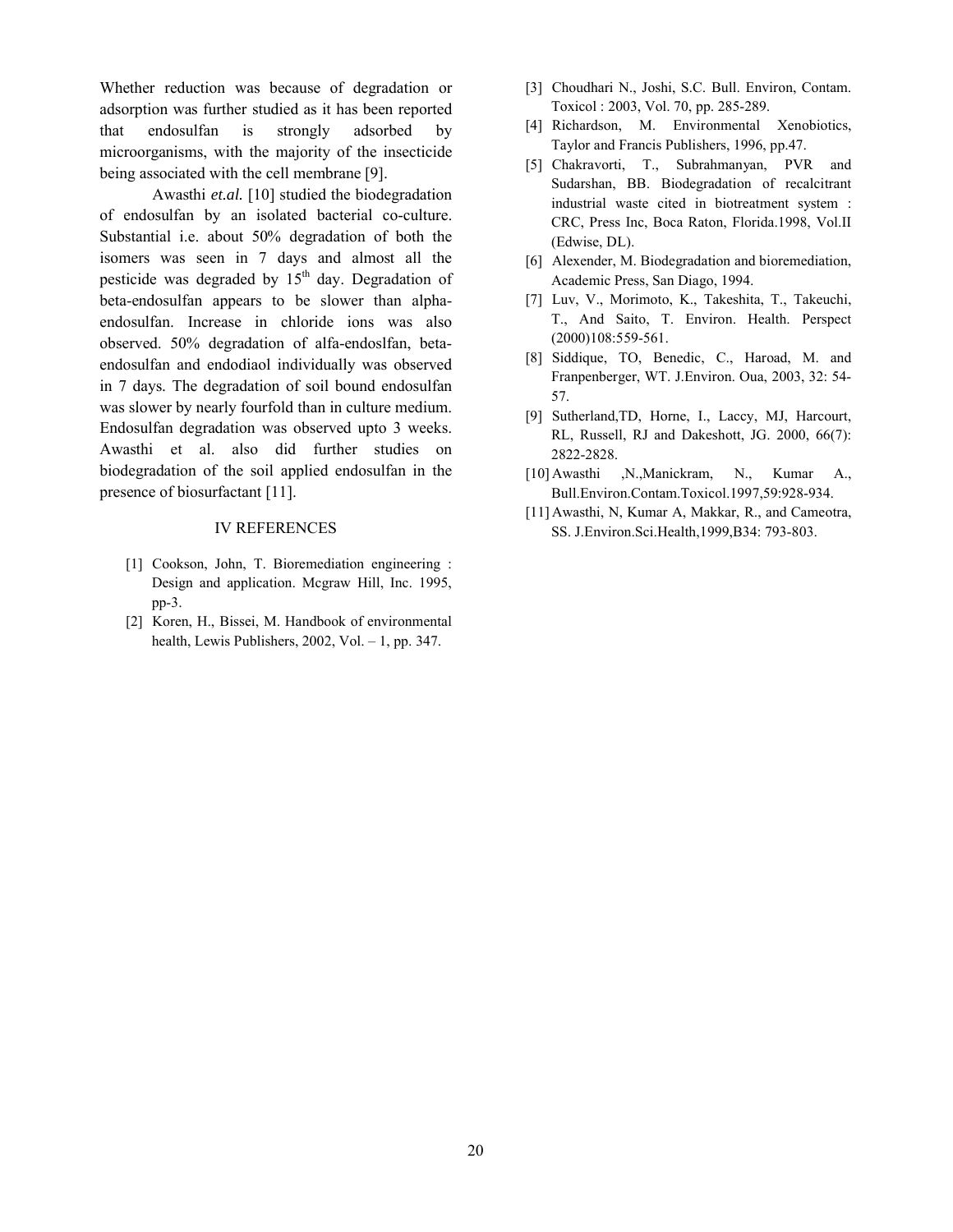### Table I

| Time (Days)             | $50 \text{ mg/l}$ | $100$ mg/l |
|-------------------------|-------------------|------------|
| 0                       | 0.030             | 0.032      |
| $\mathbf{1}$            | 0.100             | 0.129      |
| $\overline{2}$          | 0.521             | 0.690      |
| 3                       | 0.742             | 1.271      |
| $\overline{\mathbf{4}}$ | 0.986             | 1.441      |
| 5                       | 1.120             | 1.702      |
| 6                       | 1.171             | 2.100      |
| $\overline{7}$          | 1.180             | 2.201      |
| 8                       | 0.986             | 2.111      |
| 9                       | 0.671             | 1.700      |
| 10                      | 0.527             | 1.444      |
| 11                      | 0.621             | 1.698      |
| 12                      | 0.670             | 1.818      |
| 13                      | 0.802             | 1.993      |
| 14                      | 0.881             | 2.099      |
| 15                      | 0.856             | 1.821      |

## Growth of micro-organisms at OD 600 nm